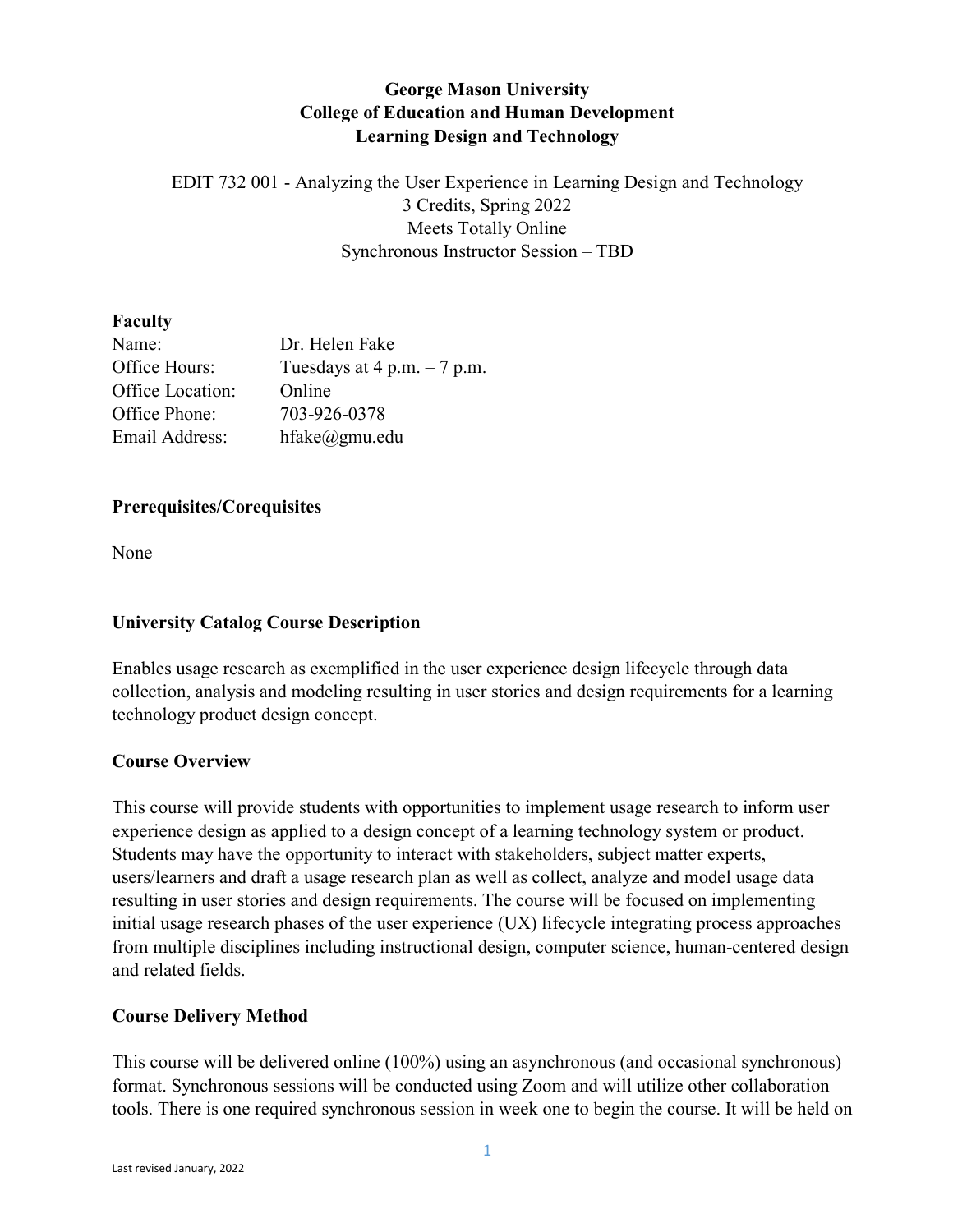the first Tuesday of the course at 5:00 PM ET. The remaining synchronous sessions are optional. All synchronous session will be recorded.

The course will be delivered via the Blackboard learning management system (LMS) housed in the MyMason portal. The course site will be available prior to the course start date.

**Under no circumstances, may candidates/students participate in online class sessions (either by phone or Internet) while operating motor vehicles. Further, as expected in a face-to-face class meeting, such online participation requires undivided attention to course content and communication.**

# *Technical Requirements*

To participate in this course, students will need to satisfy the following technical requirements:

• High-speed Internet access with standard up-to-date browsers. To get a list of Blackboard's supported browsers see: https://help.blackboard.com/Learn/Student/Getting Started/Browser Support#supported[browsers](https://help.blackboard.com/Learn/Student/Getting_Started/Browser_Support#supported-browsers)

To get a list of supported operation systems on different devices see: https://help.blackboard.com/Learn/Student/Getting Started/Browser Support#tested-devices[and-operating-systems](https://help.blackboard.com/Learn/Student/Getting_Started/Browser_Support#tested-devices-and-operating-systems)

- Students must maintain consistent and reliable access to their GMU email and Blackboard, as these are the official methods of communication for this course.
- Students will need a headset microphone for use with the Blackboard Collaborate web conferencing tool. [Delete this sentence if not applicable.]
- Students may be asked to create logins and passwords on supplemental websites and/or to download trial software to their computer or tablet as part of course requirements.
- The following software plug-ins for PCs and Macs, respectively, are available for free download: [Add or delete options, as desire.]
	- o Adobe Acrobat Reader: <https://get.adobe.com/reader/>
	- o Windows Media Player: <https://support.microsoft.com/en-us/help/14209/get-windows-media-player>
	- o Apple Quick Time Player: [www.apple.com/quicktime/download/](http://www.apple.com/quicktime/download/)

# *Expectations*

• Course Week: [Include only the sentence below that is appropriate for the course. Delete the sentence that is not applicable.]

Because asynchronous courses do not have a "fixed" meeting day, our week will start on [Day], and finish on [Day].

Our course week will begin on the day that our synchronous meetings take place as indicated on the Schedule of Classes.

• Log-in Frequency: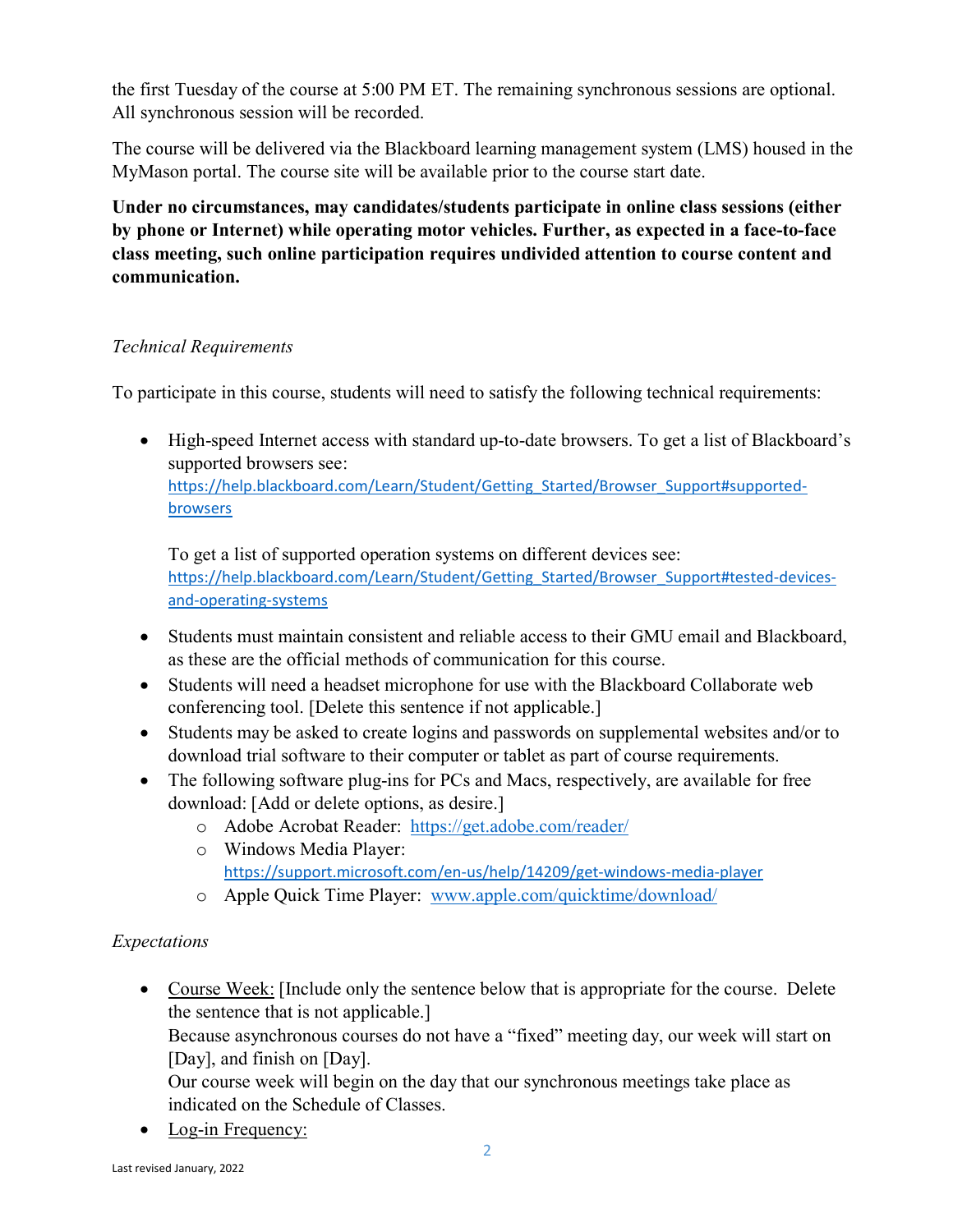Students must actively check the course Blackboard site and their GMU email for communications from the instructor, class discussions, and/or access to course materials at least [#] times per week. In addition, students must log-in for all scheduled online synchronous meetings. [Include this sentence only if the course is synchronous. Delete the sentence if the course is asynchronous.]

• Participation:

Students are expected to actively engage in all course activities throughout the semester, which includes viewing all course materials, completing course activities and assignments, and participating in course discussions and group interactions.

• Technical Competence:

Students are expected to demonstrate competence in the use of all course technology. Students who are struggling with technical components of the course are expected to seek assistance from the instructor and/or College or University technical services.

• Technical Issues:

Students should anticipate some technical difficulties during the semester and should, therefore, budget their time accordingly. Late work will not be accepted based on individual technical issues.

• Workload:

Please be aware that this course is **not** self-paced. Students are expected to meet *specific deadlines* and *due dates* listed in the **Class Schedule** section of this syllabus. It is the student's responsibility to keep track of the weekly course schedule of topics, readings, activities and assignments due.

• Instructor Support:

Students may schedule a one-on-one meeting to discuss course requirements, content or other course-related issues. Those unable to come to a Mason campus can meet with the instructor via telephone or web conference. Students should email the instructor to schedule a one-on-one session, including their preferred meeting method and suggested dates/times.

• Netiquette:

The course environment is a collaborative space. Experience shows that even an innocent remark typed in the online environment can be misconstrued. Students must always re-read their responses carefully before posting them, so as others do not consider them as personal offenses. *Be positive in your approach with others and diplomatic in selecting your words*. Remember that you are not competing with classmates, but sharing information and learning from others. All faculty are similarly expected to be respectful in all communications.

• Accommodations: Online learners who require effective accommodations to insure accessibility must be registered with George Mason University Disability Services.

# **Learner Outcomes or Objectives**

This course is designed to enable students to do the following:

• Experience the usage research process to inform subsequent user experience design applied to a selected project: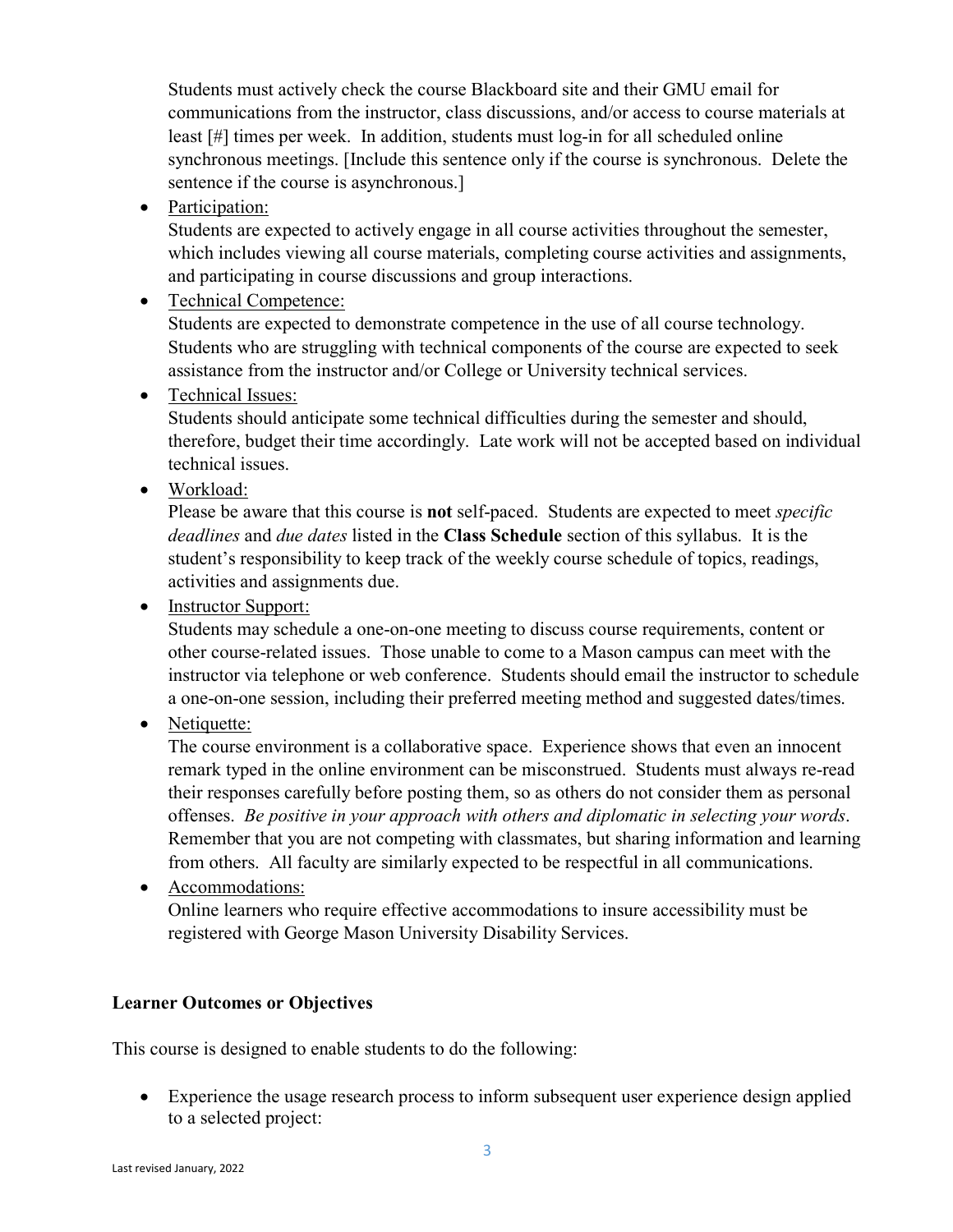- Determine a learning or training-related product initial design concept, stakeholders and users/learner participants
- Plan for usage research data elicitation and analysis
- Apply processes of usage research data elicitation
- Apply processes of usage research data analysis
- Conduct data synthesis to distill the essence from usage research
- Analyze disparate pieces of data from usage research using affinity analysis techniques
- Represent usage research data using data modeling
- Write user stories/design goals and/or requirements for UX design grounded in user needs

# **Professional Standards (International Board of Standards for Training, Performance and Instruction) (**IBSTPI):

Upon completion of this course, students will have met the following professional standards:

- 1 Prof Foundations: Communicate effectively in visual, oral and written form.
- 4 Professional Foundation: Apply data collection and analysis skills in instructional design projects
- 7 Planning & Analysis: Identify and describe target population and environmental characteristics
- 8 Planning & Analysis: Select & use analysis techniques for determining instructional content

# **Required Texts**

Hartson, R., & Pyla, P. S. (2019). *The UX book: Agile UX design for a quality user experience* (2nd ed.). Morgan Kaufmann. ISBN-13: 978-0128053423 <https://play.google.com/store/books/details?id=RHIGCwAAQBAJ>

Other readings and resources will be provided by your instructor in Blackboard

# **Course Performance Evaluation**

Students are expected to submit all assignments on time in the manner outlined by the instructor (e.g., Blackboard, VIA, hard copy).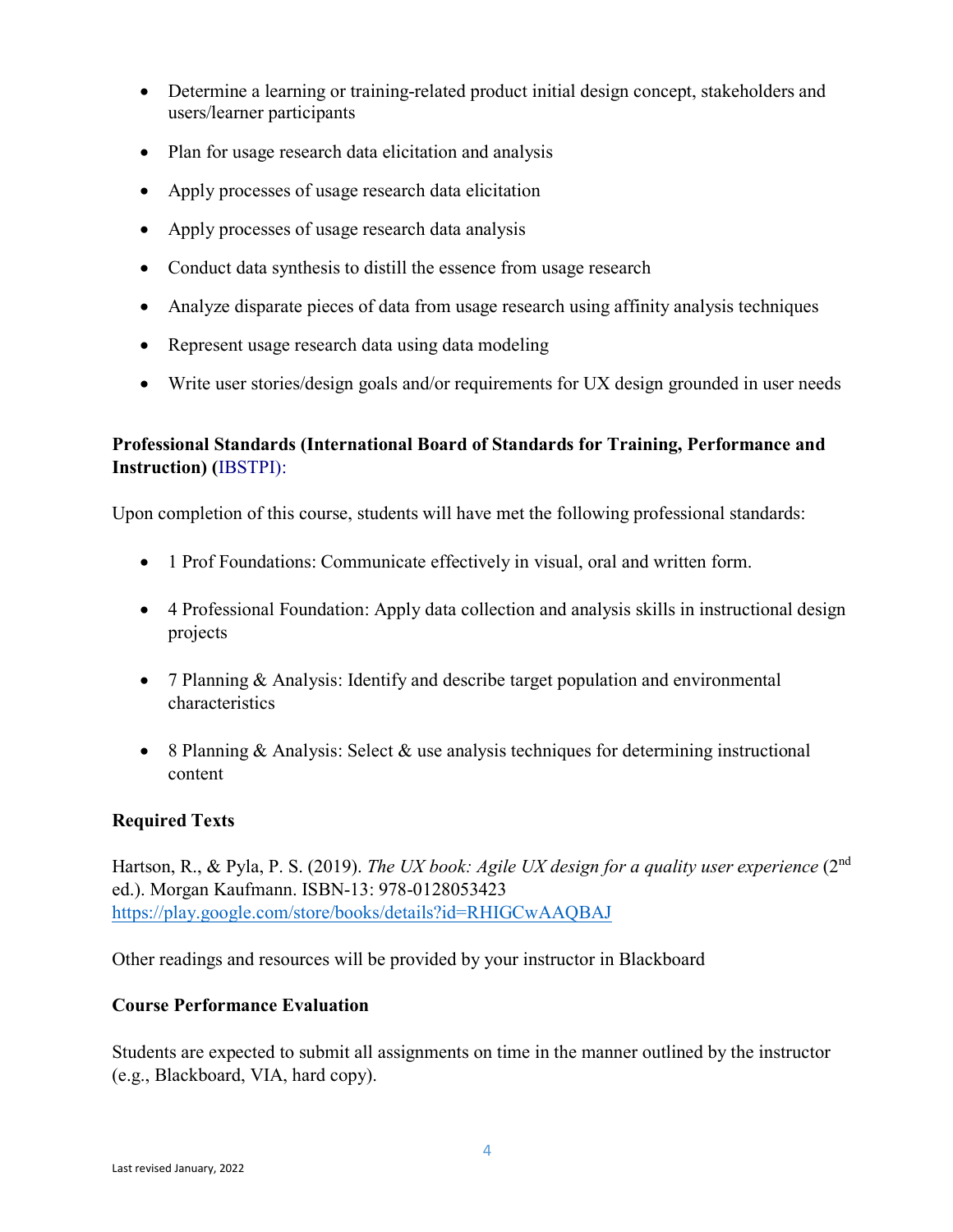Students are expected to submit all assignments on time in the manner outlined by the instructor (e.g., Blackboard, , hard copy).

Usage Research Process and User Stories/Requirements Project – Performance-Based Assessment (80%)

Deliverable 1: Product concept statement (5%) Deliverable 2: Data elicitation plan for usage research (15%) Deliverable 3: Document, integrate and organize raw data (5%) Deliverable 4: Synthesis and sorting of work activity notes (10%) Deliverable 5: Work Activity Affinity Diagram (WAAD) (20%) Deliverable 6: Usage Research Models (20%) Deliverable 7: User Stories and Requirements (15%) Deliverable 8: Usage Research Process and User Stories/Requirements Presentation  $(10\%)$ 

Participation (20%) – Includes elements such as: Remote (synchronous or asynchronous) Team Collaboration and Leadership, Team Ways of Working Agreements, Online Asynchronous Discussions, Individual Activities, Self and Peer Feedback/Evaluation.

#### • **Assignments and/or Examinations**

# **Usage Research Process and User Stories/Requirements Project – Performance-Based Assessment (80%):**

#### **DELIVERABLE 1 – Product Concept Statement**

The project team will draft a product concept statement to reflect their selected topic, users/learners and problem context for their usage research and UX design. The product concept statement will describe the participants or users who will be engaged in the usage research process as part of the user experience lifecycle. The product concept statement will also reflect how the intended UX design problem and context connects to principles of instructional design or a learning or training need. The product concept statement will be submitted in Blackboard. The product concept statement will be written in future tense, in approximately 150 words describing the product vision including the following elements:

- Product/system name
- Description of users or learners
- Description of how these users or learners will use it
- Description of what problem(s) the system will solve
- Description of the major attractions or distinguishing features of the product
- Articulation of the design vision and emotional impact goals describing the experience the product or system will provide to the users or learners
- Articulation of connection to principles in instructional design (e.g. learning or training need)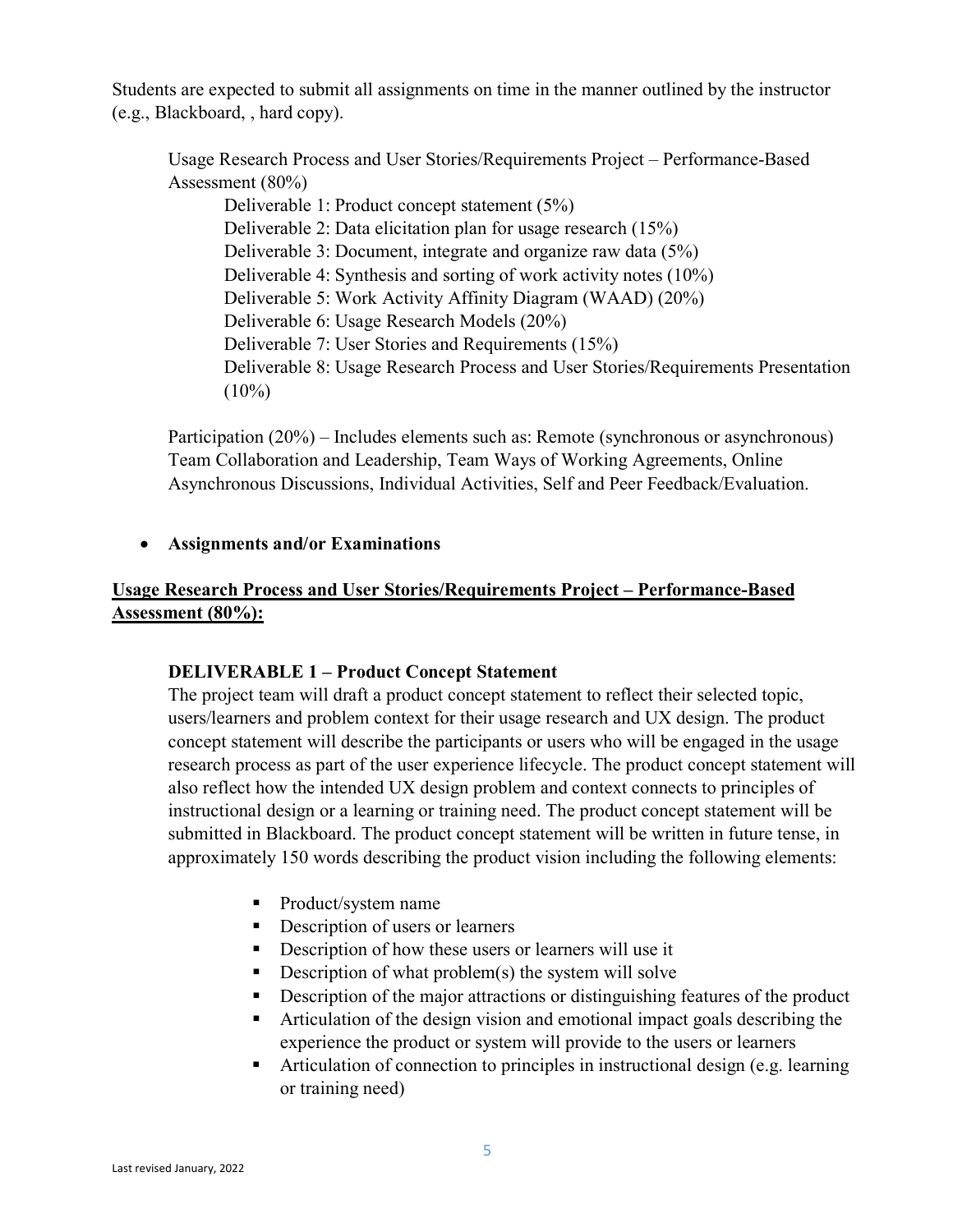# **DELIVERABLE 2 – Data elicitation plan for usage research**

The project team will draft a data elicitation plan for usage research to prepare to collect data from the representative users or learners who may use your product or system. This plan should include determining data sources and methods to potentially include observation (if feasible) and interviewing, among other methods to understand user/learner needs. This plan will be submitted as a PowerPoint briefing of 8-10 slides in Blackboard. The plan will include and describe:

- Usage research questions and strategy to rapidly learn about the product, system or context
- **Participants and recruitment plan with work roles of users/learners and** characteristics
- Remote, in-person or hybrid approach for observation/interview data collection
- Strategy for eliciting and capturing observation/interview data aligned with usage research methods
- Strategy for maintaining connections to data sources and storing raw data
- **Team member responsibilities**

#### **DELIVERABLE 3 – Document, integrate and organize raw data**

The project team will bring together the collected raw data into the design studio space in Mural software to begin to document, integrate and organize the data. All raw data sources will be represented in digital post-it form in the remote design studio space using Mural collaborative software. This deliverable will be submitted in Blackboard as an exported PDF Mural document reflecting the team's collection, integration and initial organization of the raw data.

#### **DELIVERABLE 4 - Synthesis and sorting of work activity notes**

The project team will begin to analyze the collected raw data by synthesizing work activity notes. Teams will make sense of the data by transforming raw data notes into concise, elemental, modular and brief statements reflecting one concept, idea, fact or topic remaining true to the user or learner's intentions. Each work activity note will be tagged with a source ID and sorted into inferred categories of: 1) inputs to user stories or requirements; 2) inputs to data models and; 3) inputs to the work activity affinity diagram (WAAD). This deliverable will be submitted in Blackboard as an exported PDF Mural document reflecting the team's synthesis and sorting of the work activity notes.

# **DELIVERABLE 5 – Work Activity Affinity Diagram (WAAD)**

The project team will continue usage research analysis by constructing a work activity affinity diagram or a WAAD with the generated work activity notes as well as potentially generate additional notes/groupings as the WAAD(s) develops. This affinity diagramming activity is a hierarchical bottom-up technique for organizing and visualizing disparate pieces of data with similarities and emergent themes to generate new insights into user needs for requirements and ultimately, design. This deliverable will be submitted in Blackboard as an exported PDF Mural document reflecting the team's building of the WAAD with topic labels that identify sensemaking and logical groups of notes with labeled emergent themes.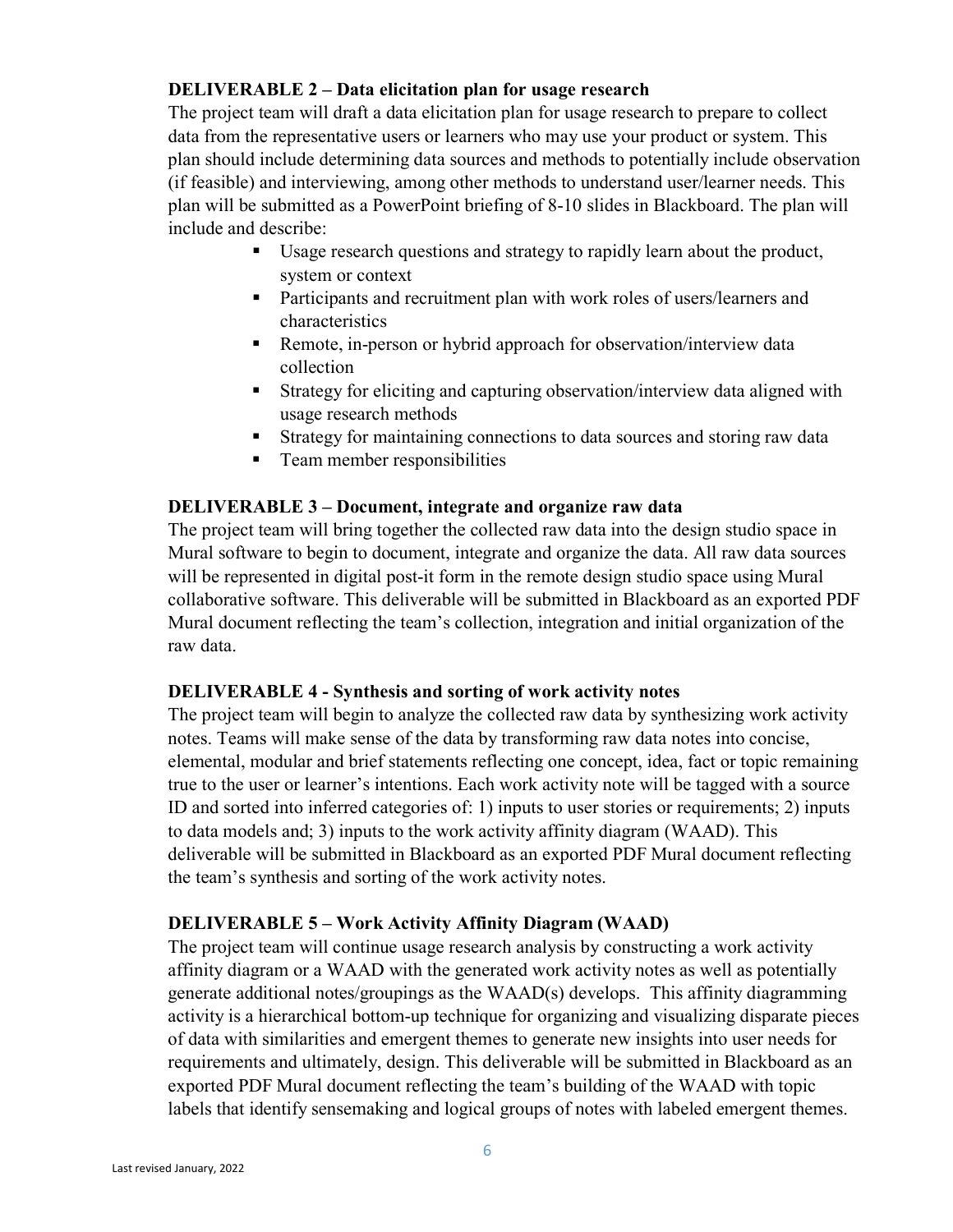#### **DELIVERABLE 6 – Usage Research Models**

The project team will leverage usage research data analysis to inform and generate at least two usage research models described in the text to provide different perspectives on the work practice to inform user needs, requirements and ultimately design. Selecting two kinds of models that might be appropriate for the data, the team will generate varied representations of the data to reconceptualize and reframe relationships and flow among information and artifacts in the identified system. These models will be generated in graphical representation software (such as Mural or FlowMapp) and submitted in Blackboard as an exported PNG or JPG image file.

#### **DELIVERABLE 7 - User Stories and Requirements**

The project team will review the usage research analysis, WAAD and usage research models to codify the discovered wants and needs of the users/learners as input into the prototype design of the identified product or system (design accomplished in the follow-on course). These design needs will be written as user stories or design goals and/or requirements. Requirements as design goals will be written to inform what users/learners need to support their learning or work. User stories will arise out of usage research data grounded in problems users have had with the existing system or generated new ideas for design through usage data analysis. The user stories will be written as the desired capabilities of small-scope requirements or smallest unit of work that benefits the end user in the user/learner's voice. These user stories or requirements will ultimately inform the minimum viable product (MVP) or prototype and provide freedom to interpret how the design should achieve these goals in the follow-on course. This is a Performance-Based Assessment or PBA for this course and will require submission and prioritization of these codified UX design requirements grounded in usage research data analysis and modeling. This deliverable will be submitted in Blackboard as a PowerPoint slide(s).

# **DELIVERABLE 8 – Usage Research Process and User Stories/Requirements Presentation –**

The project team will collaborate to narrate an informative presentation (maximum length 10 minutes) that provides an overview to describe their usage research process and resulting user stories/requirements. Each team member will participate to narrate part of the presentation which may be a captured zoom presentation or narrated PowerPoint or other form of recorded asynchronous presentation. This deliverable will be submitted in Blackboard as a narrated and uploaded team presentation.

# • **Other Requirements**

# **Participation (20%)** – **Includes elements such as: Remote (synchronous or asynchronous) Team Collaboration and Leadership, Team Agreements Online Asynchronous Discussions, Individual Activities, Self and Peer Feedback/Evaluation.**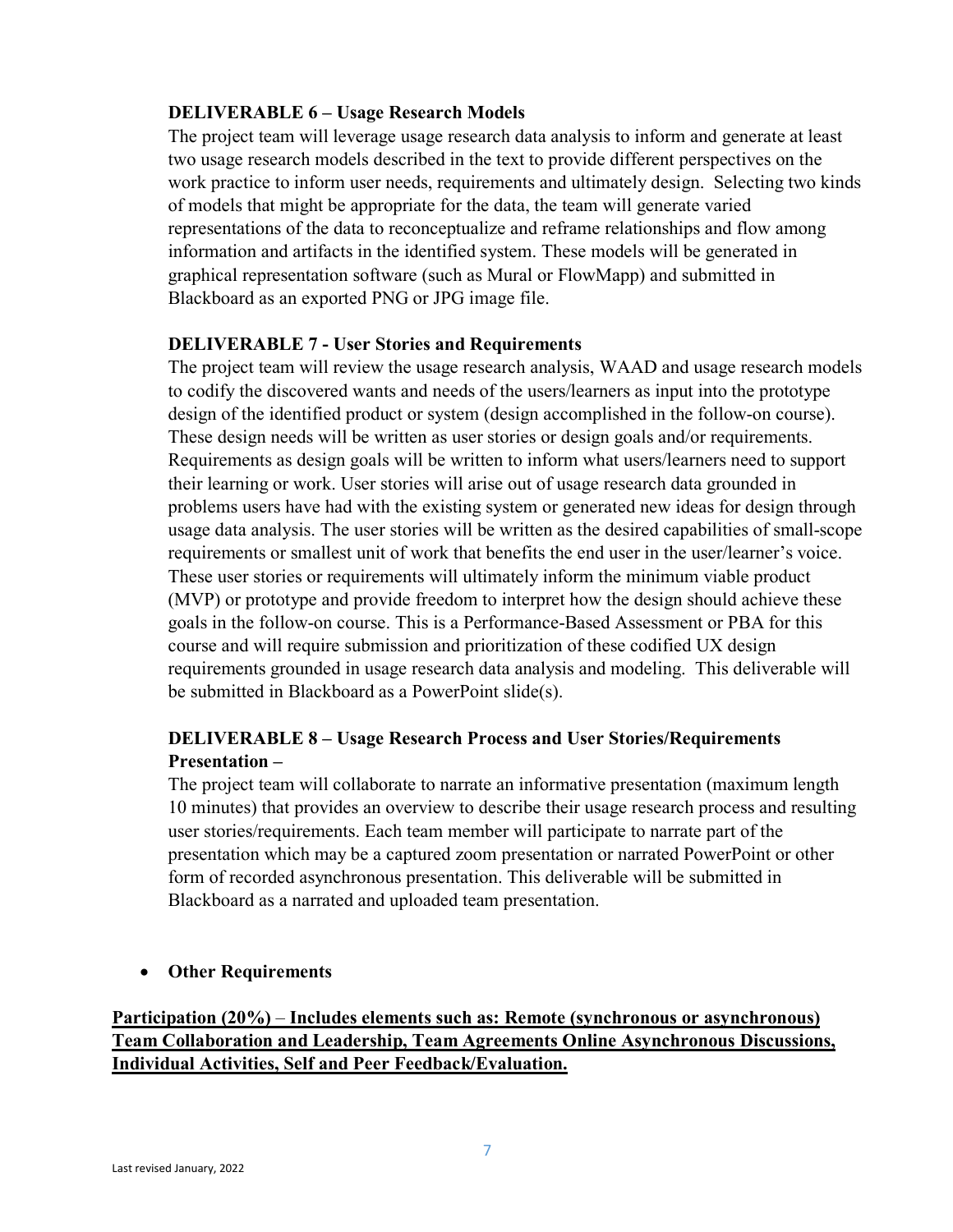Given the intensity of this course, regular participation is crucial. You will have assignments and activities throughout the course to help you learn the UX research or usage research process and facilitate the completion of your project deliverables.

This course typically requires intensive team-based interaction which will be introduced in the first synchronous session with an overview of team formation; brainstorming, as well as pitching and selecting a project direction; determining a target audience; and beginning to draft a project product concept statement. This initial session sets the pace for the course and provides a foundation for your success. Getting teams established quickly is critical, so the first synchronous session in week 1 at the start of the course is required.

Throughout the course, you are also expected to meet regularly with your team. It is recommended that you meet at least once a week and that you collectively find time to work synchronously as many of the UX research cycles and design thinking activities are easier to complete in a synchronous format.

These iterative UX research cycles will incorporate collecting data from potential users/learners and their context to extract product requirements that will form the basis for design and evaluation cycles. This course focuses entirely on the process of understanding the needs of users and using this information to design effective solutions; a process that is critical to effective UX/ISD design.

As you work through these UX research cycles, you should also expect to hold synchronous meetings to interact with users/learners/target audience/stakeholders and potentially collect and analyze user data to formulate design requirements.

Students who do not participate or contribute will receive zero points in the applicable area.

#### • **Course Questions/Instructor Availability**

Any course questions should be posted to the course question section on Blackboard for all class participants to view and benefit from the collaborative responses. The instructor will typically respond to the majority of questions/concerns on the day of the class allocated to that particular topic and remaining responses will likely occur periodically on Monday through Thursday.

**Please note:** Response to questions/concerns posted on Friday through Sunday will typically require some additional turn-around time.

#### • **Grading**

Your final grade will be based on the following scale:

 $A=94\% - 100\%$  $A=90\% - 93\%$ B+=86%-89% B=83%-85%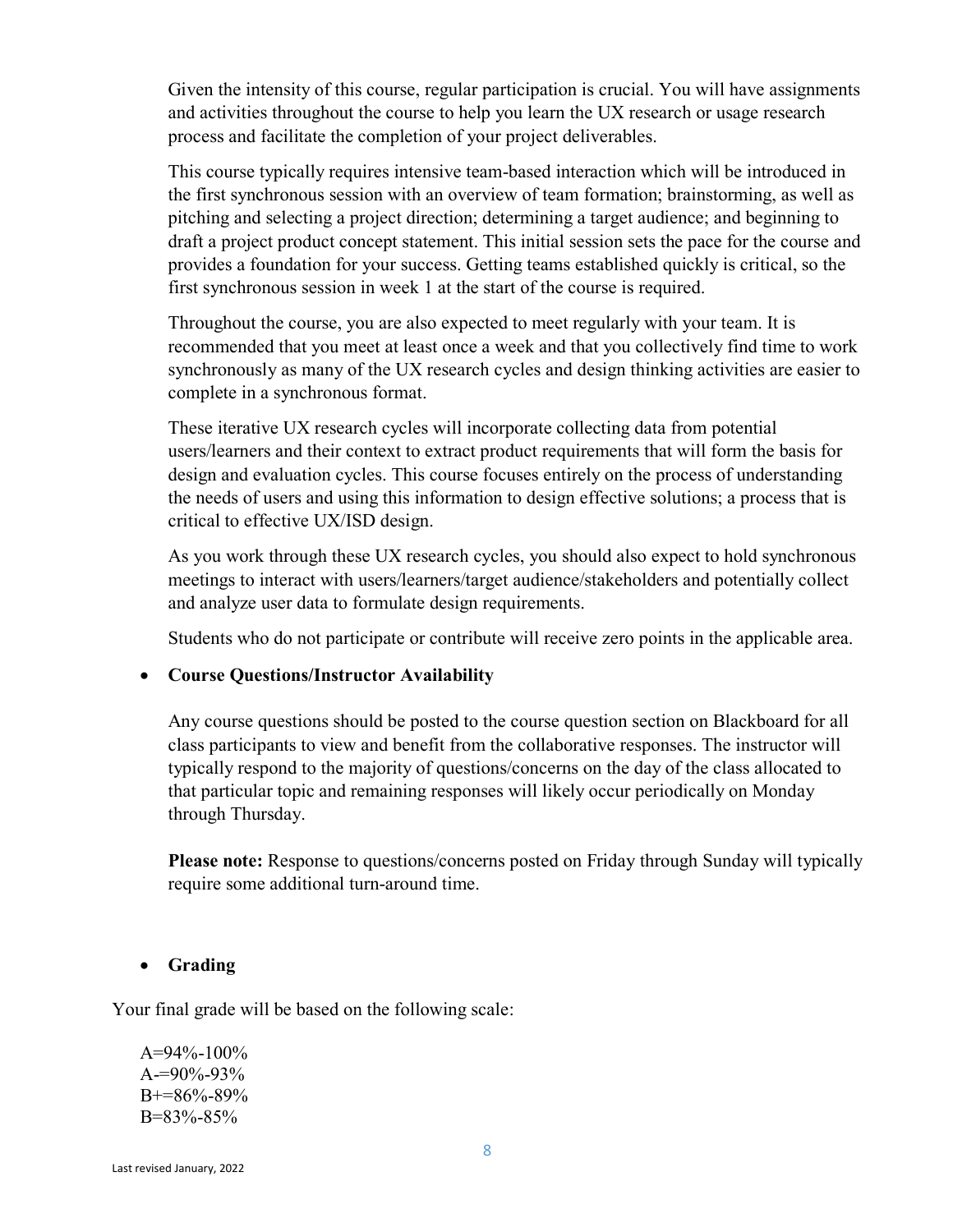B-=80%-82% C=71%-79% F=70%

# **Professional Dispositions**

See <https://cehd.gmu.edu/students/polices-procedures/>

# **Class Schedule**

| Week                  | <b>Topics</b>                                              | <b>Assignments</b>                                             |
|-----------------------|------------------------------------------------------------|----------------------------------------------------------------|
| Week 1 - January      | Introduction to User Experience                            | <b>Prepare for the Mandatory</b>                               |
| $17th$ through $23rd$ | (UX) Design and Usage<br>Research                          | <b>Synchronous Session.</b>                                    |
|                       |                                                            | Review W1 Checklist for details.                               |
|                       | The UX Book 2 - Chapters 1, 2,<br>and 5                    | Attend the Mandatory Synchronous                               |
|                       | W1 Lecture Video 1: Defining<br><b>UX</b>                  | Session on Monday evening. Check<br>announcements for details. |
|                       |                                                            | After the synchronous session:                                 |
|                       | W1 Lecture Video 2: Usage<br>Research                      | Enroll in your group                                           |
|                       |                                                            | <b>Week 1 Activity - Team: Ways of</b>                         |
|                       | W1 Expert Discussion Video:                                | Working - to be completed by 11:59                             |
|                       | Intersecting UX Design and<br><b>ISD</b>                   | PM, Sunday, January 23rd.                                      |
|                       |                                                            | <b>Week 1 Assignment - Team</b>                                |
|                       | W1 Content Slider: Learner                                 | <b>Project: Product Concept</b>                                |
|                       | <b>Experience Design</b>                                   | <b>Statement</b> - to be completed                             |
|                       |                                                            | by 11:59 PM, Sunday, January                                   |
|                       | Additional reading/resources<br>located in the W1 Learning | 23rd.                                                          |
|                       | Materials folder.                                          |                                                                |
| Week 2                | <b>Usage Data Elicitation</b>                              | <b>Week 2 Discussion - Project</b>                             |
| January 24th - 30th   |                                                            | <b>Concept Statement Peer</b>                                  |
|                       | The UX Book 2 - Chapters 5, 7                              | Discussion - Make at least one                                 |
|                       | (6 optional)                                               | original post by 11:59 PM,                                     |
|                       |                                                            | Thursday, respond to at least two of                           |
|                       | W2 Lecture Video: Usage                                    | your peers' posts by 11:55 PM,                                 |
|                       | <b>Research Data Elicitation</b>                           | Sunday, January 30th.                                          |
|                       |                                                            | <b>Week 2 Assignment - Team</b>                                |
|                       |                                                            | <b>Project: Data Elicitation Plan</b>                          |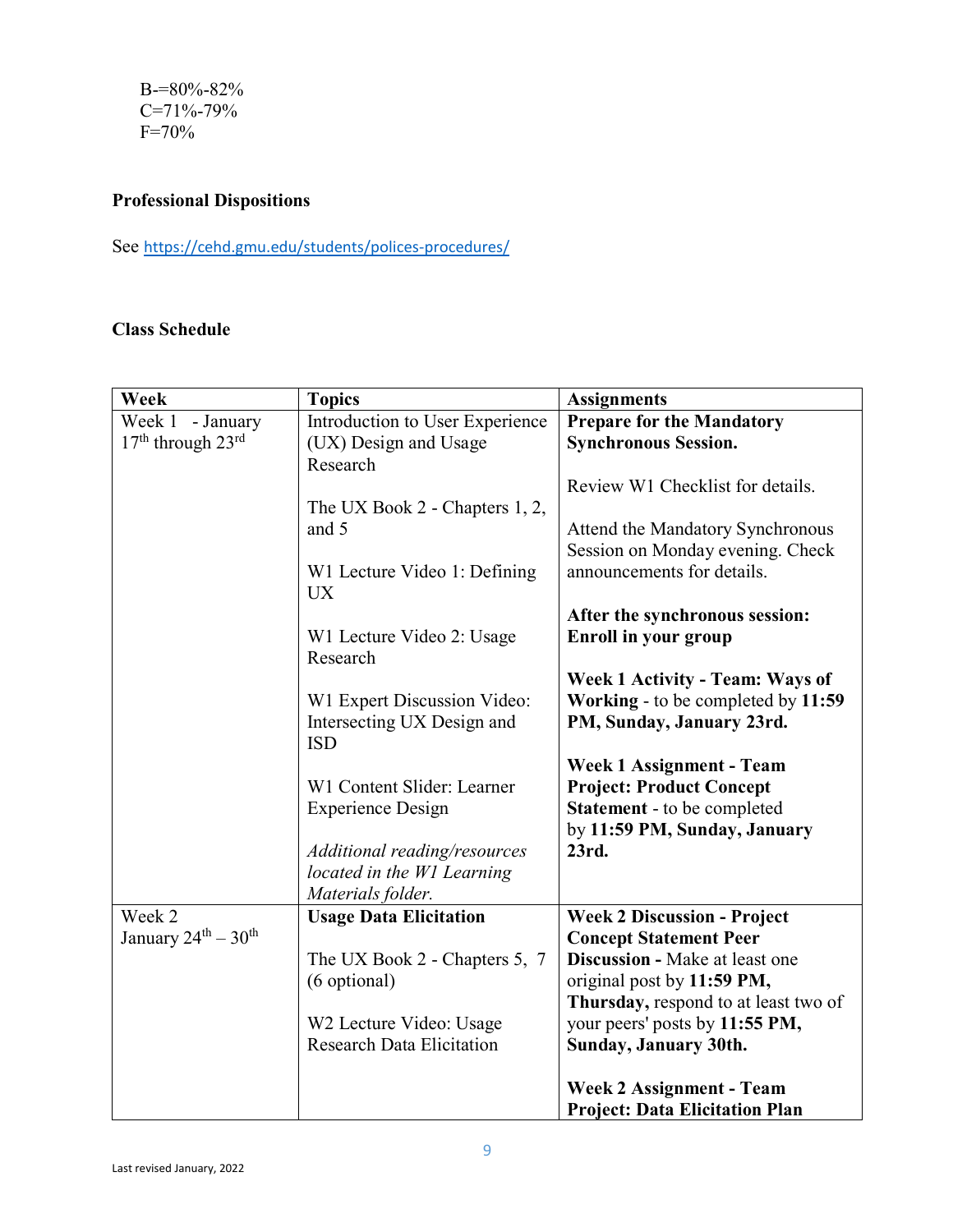|                                                          | Additional reading/resources<br>located in the W1 Learning<br>Materials folder.                                                                                                                                                                                                                | <b>PowerPoint Presentation - to be</b><br>completed by 11:59 PM, Sunday,<br><b>January 30th.</b>                                                                                                                                                                                                                                                                 |
|----------------------------------------------------------|------------------------------------------------------------------------------------------------------------------------------------------------------------------------------------------------------------------------------------------------------------------------------------------------|------------------------------------------------------------------------------------------------------------------------------------------------------------------------------------------------------------------------------------------------------------------------------------------------------------------------------------------------------------------|
| Week 3<br>January 31 <sup>st</sup><br>$-$ February $6th$ | <b>Usage Research Data Analysis</b><br>The UX Book 2 - Chapter 8<br>Additional reading/resources<br>located in the W1 Learning<br>Materials folder.                                                                                                                                            | <b>Week 3 Activity 1 - Analyzing</b><br>Work Practice - to be completed<br>by 11:59 PM, Sunday, February<br>6th.<br><b>Week 3 Activity 2 - Analyzing</b><br><b>Interview Data - to be completed</b><br>by 11:59 PM, Sunday, February<br>6th.<br><b>Week 3 Assignment - Team</b><br><b>Project: Gather Raw Data</b>                                               |
| Week 4<br>February $7th - 13th$                          | <b>Usage Research Data Analysis</b><br>and Synthesis<br>The UX Book 2 - Chapter 9                                                                                                                                                                                                              | <b>Week 4 Assignment - Team</b><br>Project: Raw Data - to be completed<br>by 11:59 PM, Sunday, February<br>13th.                                                                                                                                                                                                                                                 |
|                                                          | W4 Lecture Video: Usage<br>Research Data Analysis<br>W4 Example Video:<br>Developing a WAAD<br>Additional reading/resources<br>located in the W1 Learning<br>Materials folder.                                                                                                                 | <b>Week 4 Assignment - Team</b><br><b>Project: Work Activity Notes – to</b><br>be completed by 11:59 PM, Sunday,<br>February 13th.                                                                                                                                                                                                                               |
| Week 5<br>February $14^{th} - 20^{th}$                   | <b>Usage Research Data</b><br><b>Modeling Part 1</b><br>The UX Book 2 - Chapter 9<br>W5 Lecture Video: Usage<br><b>Research Modeling Part 1</b><br>W5 Example Video:<br>Developing Usage Research<br>Models<br>Additional reading/resources<br>located in the W1 Learning<br>Materials folder. | <b>Week 5 Discussion - Project Model</b><br><b>Selections - Make at least one</b><br>original post by 11:59 PM,<br>Thursday, February 17 <sup>th</sup> respond to<br>at least two of your peers' posts<br>by 11:55 PM, Sunday, February<br>20th.<br><b>Week 5 Assignment - Team</b><br>Project: WAAD - to be completed<br>by 11:59 PM, Sunday, February<br>20th. |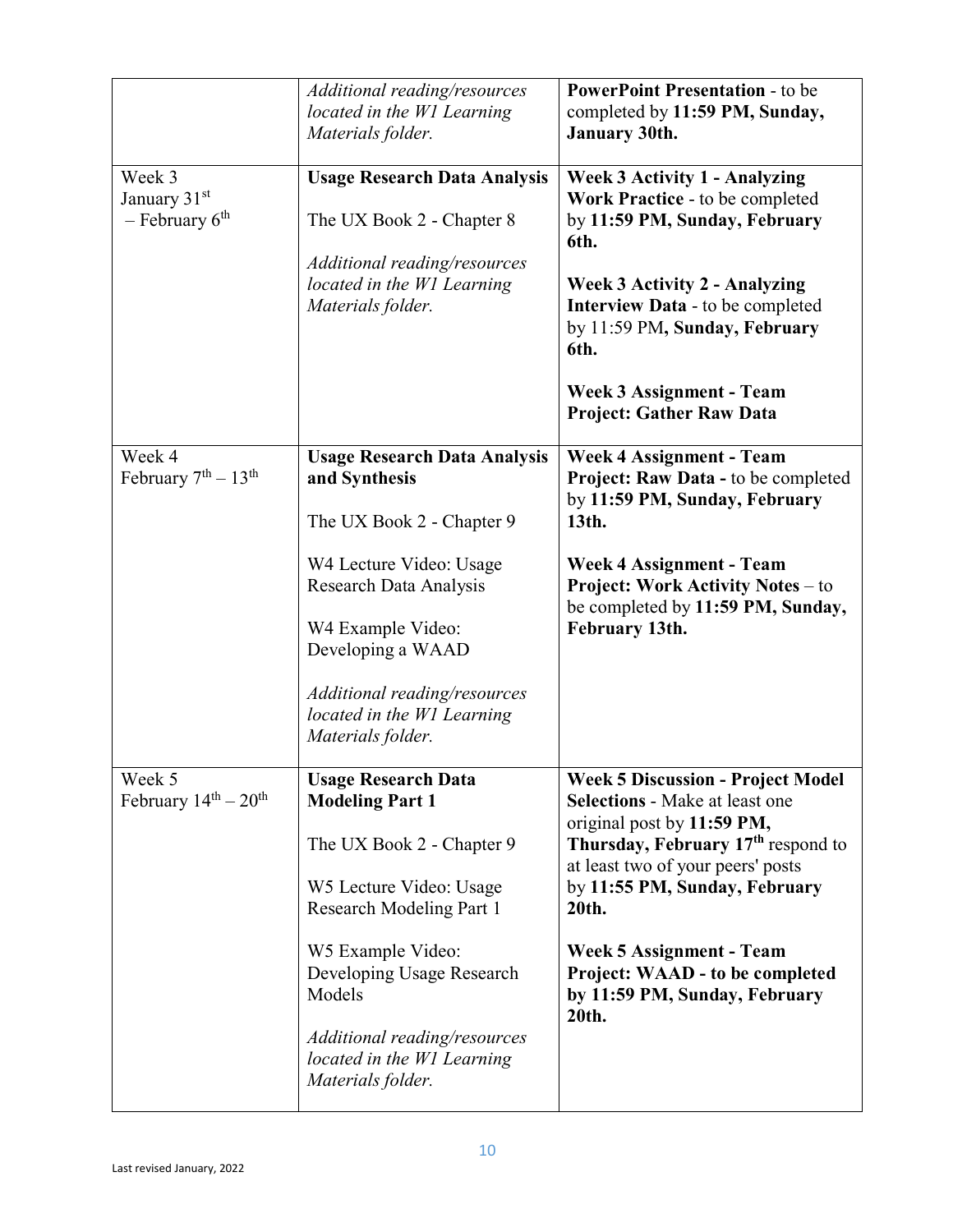| Week 6<br>February $21^{st} - 27^{th}$               | <b>Usage Research Data</b><br><b>Modeling Part 2</b><br>The UX Book 2 - Chapter 10<br>W6 Lecture Video: Usage<br><b>Research Modeling Part 2</b><br>Additional reading/resources<br>located in the W1 Learning<br>Materials folder.    | <b>Week 6 Discussion - Inclusive</b><br>Design - Make at least one original<br>post by 11:59 PM, Thursday,<br>February 24 <sup>th</sup> respond to at least two<br>of your peers' posts by 11:55 PM,<br>Sunday, February 27th.<br><b>Week 6 Assignment - Team</b><br>Project: Usage Research Models -<br>to be completed by 11:59 PM,<br>Sunday, February 27th.                         |
|------------------------------------------------------|----------------------------------------------------------------------------------------------------------------------------------------------------------------------------------------------------------------------------------------|-----------------------------------------------------------------------------------------------------------------------------------------------------------------------------------------------------------------------------------------------------------------------------------------------------------------------------------------------------------------------------------------|
| Week 7<br>February $28th - March$<br>6 <sup>th</sup> | <b>UX Design Requirements and</b><br><b>User Stories</b><br>The UX Book 2 - Chapter 11<br>W7 Lecture Video: User Storied<br>and Design Requirements<br>Additional reading/resources<br>located in the W1 Learning<br>Materials folder. | <b>Week 7 Assignment - Team</b><br><b>Project: User Stories and Design</b><br><b>Requirements</b> - to be completed<br>by 11:59 PM, Sunday, March 6th.<br>W7 Discussion - Integrating UX,<br>LX ISD, and Design Thinking -<br>Make at least one original post<br>by 11:59 PM, Thursday, March<br>3rd respond to at least two of your<br>peers' posts by 11:55 PM, Sunday,<br>March 6th. |
| Week 8<br>March $7th$ – March<br>13 <sup>th</sup>    | <b>Results from Usage Research:</b><br><b>Understanding Needs</b><br>The UX Book 2 - No textbook<br>reading<br>Additional reading/resources<br>located in the W1 Learning<br>Materials folder.                                         | <b>Week 8 Assignment - Team</b><br>Project: Presentation - to be<br>completed by 11:59 PM,<br>Wednesday, March 9th.<br><b>Week 8 Assignment - Teammate</b><br>Peer Evaluation - to be completed<br>by 11:59 PM, Wednesday, March<br>9th.<br>Please complete the Course<br>Evaluation!                                                                                                   |

Note: Faculty reserves the right to alter the schedule as necessary, with notification to students.

# **Core Values Commitment**

The College of Education and Human Development is committed to collaboration, ethical leadership, innovation, research-based practice, and social justice. Students are expected to adhere to these principles: [http://cehd.gmu.edu/values/.](http://cehd.gmu.edu/values/)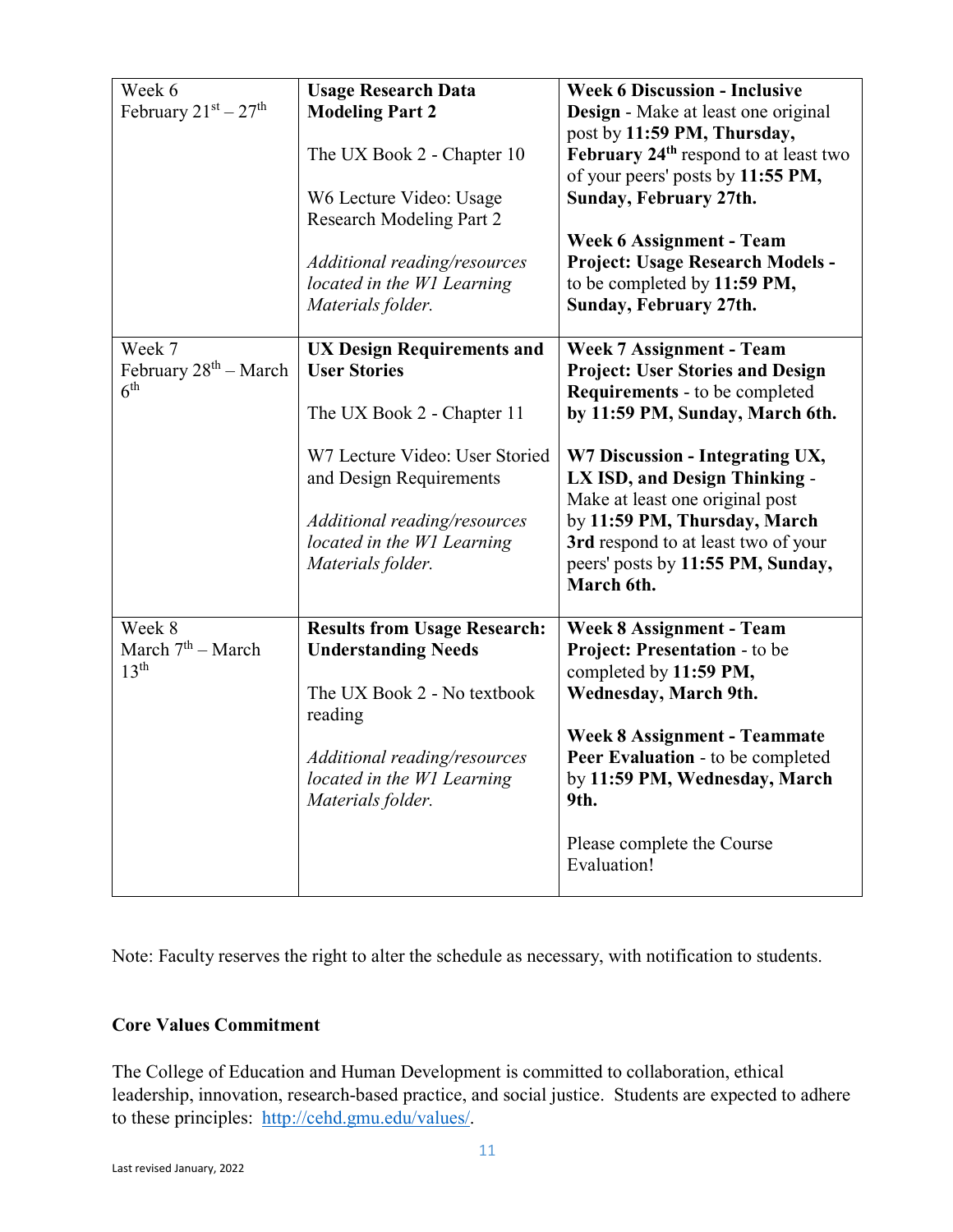# **GMU Policies and Resources for Students**

# *Policies*

- Students must adhere to the guidelines of the Mason Honor Code (see <https://catalog.gmu.edu/policies/honor-code-system/>).
- Students must follow the university policy for Responsible Use of Computing (see [https://universitypolicy.gmu.edu/policies/responsible-use-of-computing/\)](https://universitypolicy.gmu.edu/policies/responsible-use-of-computing/).
- Students are responsible for the content of university communications sent to their Mason email account and are required to activate their account and check it regularly. All communication from the university, college, school, and program will be sent to students **solely** through their Mason email account.
- Students with disabilities who seek accommodations in a course must be registered with George Mason University Disability Services. Approved accommodations will begin at the time the written letter from Disability Services is received by the instructor (see <https://ds.gmu.edu/>).
- Students must silence all sound emitting devices during class unless otherwise authorized by the instructor.

# *Campus Resources*

- Support for submission of assignments to VIA should be directed to [viahelp@gmu.edu](mailto:viahelp@gmu.edu) or [https://cehd.gmu.edu/aero/assessments.](https://cehd.gmu.edu/aero/assessments) Questions or concerns regarding use of Blackboard should be directed to [https://its.gmu.edu/knowledge-base/blackboard-instructional](https://its.gmu.edu/knowledge-base/blackboard-instructional-technology-support-for-students/)[technology-support-for-students/.](https://its.gmu.edu/knowledge-base/blackboard-instructional-technology-support-for-students/)
- For information on student support resources on campus, see <https://ctfe.gmu.edu/teaching/student-support-resources-on-campus>

# **Notice of mandatory reporting of sexual assault, sexual harassment, interpersonal violence, and stalking:**

As a faculty member, I am designated as a "Non-Confidential Employee," and must report all disclosures of sexual assault, sexual harassment, interpersonal violence, and stalking to Mason's Title IX Coordinator per [University Policy 1202.](https://universitypolicy.gmu.edu/policies/sexual-harassment-policy/) If you wish to speak with someone confidentially, please contact one of Mason's confidential resources, such as [Student Support and Advocacy](https://ssac.gmu.edu/)  [Center](https://ssac.gmu.edu/) (SSAC) at 703-380-1434 or [Counseling and Psychological Services](https://caps.gmu.edu/) (CAPS) at 703-993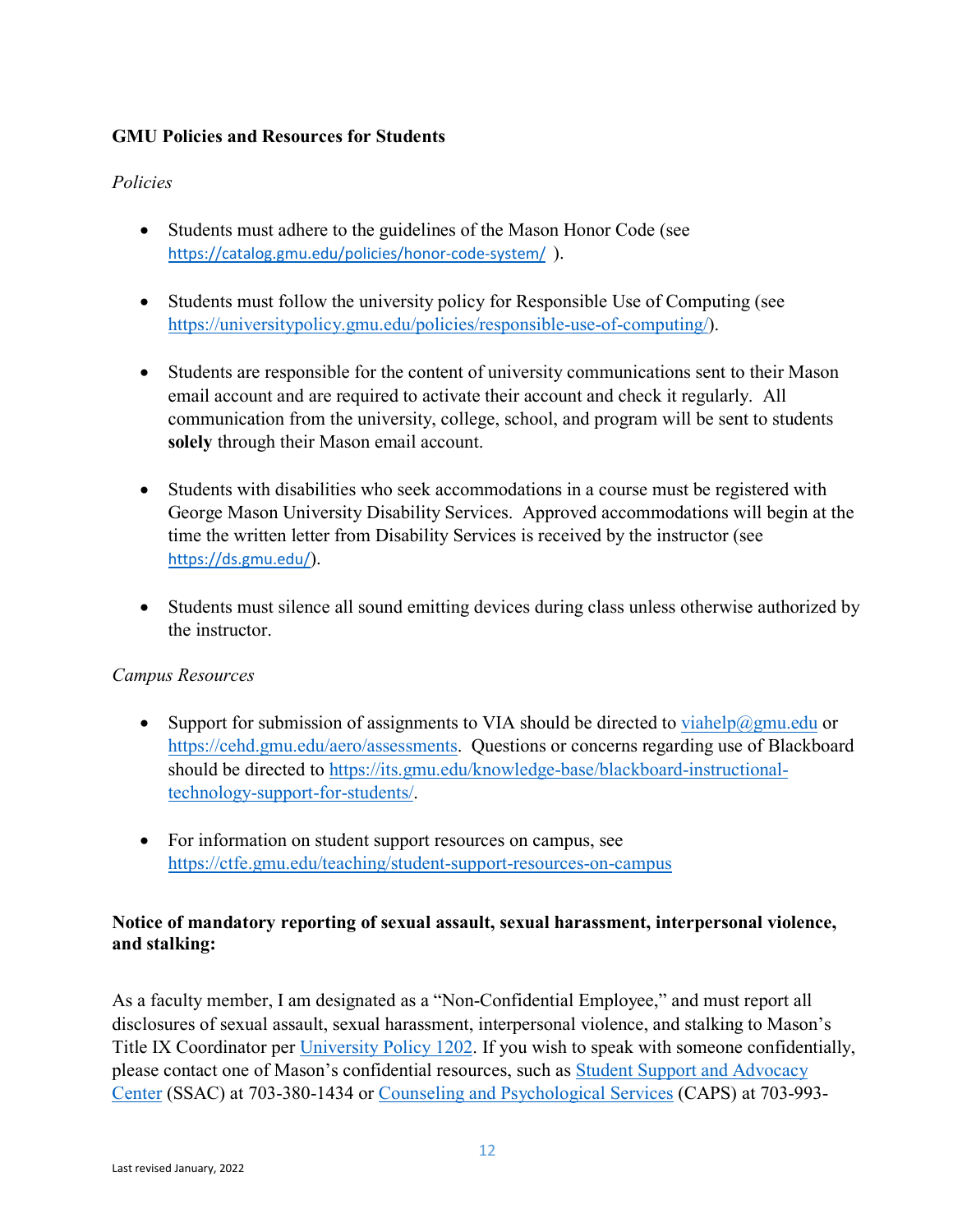2380. You may also seek assistance or support measures from Mason's Title IX Coordinator by calling 703-993-8730, or emailing  $\underline{\text{title}}(a)$ gmu.edu.

# **For additional information on the College of Education and Human Development, please visit our website<https://cehd.gmu.edu/students/> .**

# **Usage Research Process and User Stories/Requirements Project Rubric – Performance-Based Assessment** (80%):

| Criteria                                                                                                                                                                                                                                                                                                                | <b>IBSTPI</b><br>Standard                                                                    | Does not Meet<br>Standards                                                                 | Meets Standards                                                                                                                         | <b>Exceeds Standards</b>                                                                                                                                                                              |
|-------------------------------------------------------------------------------------------------------------------------------------------------------------------------------------------------------------------------------------------------------------------------------------------------------------------------|----------------------------------------------------------------------------------------------|--------------------------------------------------------------------------------------------|-----------------------------------------------------------------------------------------------------------------------------------------|-------------------------------------------------------------------------------------------------------------------------------------------------------------------------------------------------------|
| <b>DELIVERABLE 1: Product concept statement</b>                                                                                                                                                                                                                                                                         |                                                                                              |                                                                                            |                                                                                                                                         |                                                                                                                                                                                                       |
| (Total possible points $-5$ )                                                                                                                                                                                                                                                                                           |                                                                                              |                                                                                            |                                                                                                                                         |                                                                                                                                                                                                       |
| Description of group/persons to<br>serve as users/learners and/or<br>participants in usage research<br>and follow-on user experience<br>$design$ process $(1)$                                                                                                                                                          | 1 Prof<br>Foundations:<br>Communicate<br>effectively in<br>visual, oral and<br>written form. | No evidence or<br>limited<br>description of<br>clients and<br>participants                 | Description of<br>clients and<br>participants with<br>some roles<br>described                                                           | Concise,<br>informative<br>description of<br>clients and<br>participants, roles in<br>user experience<br>design process                                                                               |
| Proposal written in future tense,<br>approximately 150 words, with<br>name and description of<br>organization/context, statement<br>of what it will do, problem it<br>will solve, if design or<br>redesign, major attractions or<br>distinguishing features of the<br>product, design vision,<br>usefulness, etc. $(2)$ | 1 Prof<br>Foundations:<br>Communicate<br>effectively in<br>visual, oral and<br>written form. | No evidence or<br>limited proposal<br>submitted with<br>concept<br>statement               | Adequate<br>proposal<br>submitted with<br>what system will<br>do, problem will<br>solve, design<br>vision,<br>emotional<br>impact goals | Outstanding<br>proposal submitted<br>with clear and<br>specific system<br>concept statement<br>with what system<br>will do, problem<br>will solve, design<br>vision, and<br>emotional impact<br>goals |
| Topic connected to principles<br>in instructional design (e.g.<br>learning or training need) (2)                                                                                                                                                                                                                        | 1 Prof<br>Foundations:<br>Communicate<br>effectively in<br>visual, oral and<br>written form. | No connection<br>or limited<br>evidence or<br>thought of ID<br>process or<br>principles    | Evidence or<br>thought of ID<br>process or<br>principles<br>intersected with<br>user experience<br>design process                       | High level of<br>evidence or thought<br>of ID process or<br>principles<br>intersected with user<br>experience design<br>process                                                                       |
| <b>DELIVERABLE 1: Points</b>                                                                                                                                                                                                                                                                                            |                                                                                              |                                                                                            |                                                                                                                                         |                                                                                                                                                                                                       |
| DELIVERABLE 2: Data elicitation plan for usage research (Total possible points - 15)                                                                                                                                                                                                                                    |                                                                                              |                                                                                            |                                                                                                                                         |                                                                                                                                                                                                       |
| Prepared usage research<br>questions with strategy for<br>rapid learning about system or<br>context $(3)$                                                                                                                                                                                                               | 4 Professional<br>Foundation: Apply<br>data collection and<br>analysis skills in             | No evidence or<br>limited evidence<br>of preparation of<br>usage research<br>questions and | Evidence of<br>preparation of<br>usage research<br>questions and                                                                        | Outstanding,<br>detailed evidence of<br>preparation of<br>thoughtful usage<br>research questions                                                                                                      |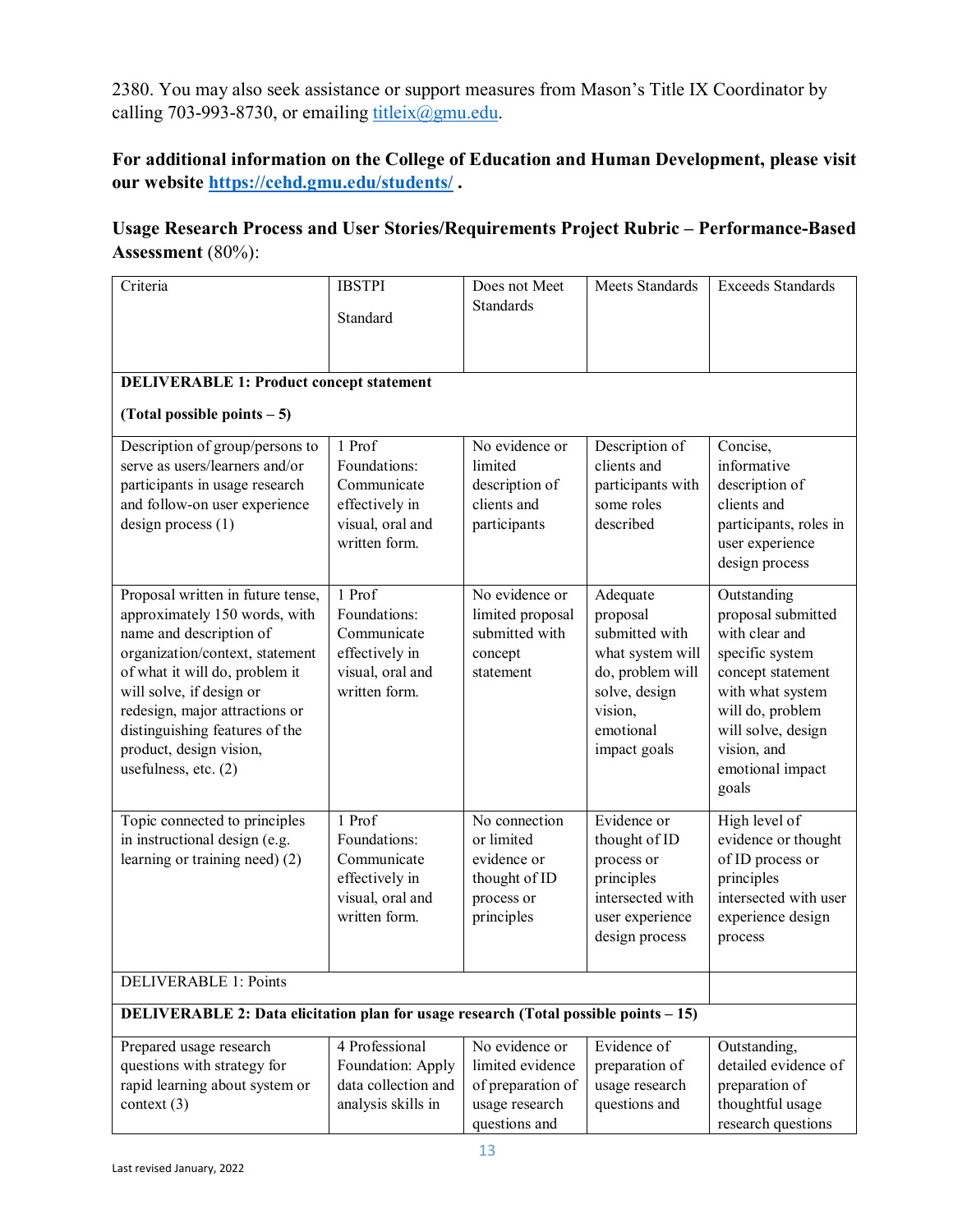|                                                                                                        | instructional<br>design projects                                                                                                                                                                                                        | strategy for<br>rapid learning                                                                                                                                                                                       | strategy for<br>rapid learning                                                                                                                                                                                    | and strategy for<br>rapid learning                                                                                                                                                                  |
|--------------------------------------------------------------------------------------------------------|-----------------------------------------------------------------------------------------------------------------------------------------------------------------------------------------------------------------------------------------|----------------------------------------------------------------------------------------------------------------------------------------------------------------------------------------------------------------------|-------------------------------------------------------------------------------------------------------------------------------------------------------------------------------------------------------------------|-----------------------------------------------------------------------------------------------------------------------------------------------------------------------------------------------------|
| Participants and recruitment<br>plan with described work roles<br>and characteristics (3)              | 4 Professional<br>Foundation: Apply<br>data collection and<br>analysis skills in<br>instructional<br>design projects<br>7 Planning &<br>Analysis: Identify<br>and describe target<br>population and<br>environmental<br>characteristics | No evidence or<br>limited evidence<br>of identified<br>participants and<br>recruitment plan<br>with description<br>of work roles<br>and<br>characteristics.<br>Limited to no<br>consideration of<br>research ethics. | Evidence of<br>identified<br>participants and<br>recruitment plan<br>with description<br>of work roles<br>and<br>characteristics.<br>Some evidence<br>and<br>consideration of<br>research ethics<br>are captured. | Significant evidence<br>of identified<br>participants and<br>recruitment plan<br>with description of<br>work roles and<br>characteristics.<br>Research ethics are<br>clearly considered in<br>plan. |
| Described approach for data<br>collection (3)                                                          | 4 Professional<br>Foundation: Apply<br>data collection and<br>analysis skills in<br>instructional<br>design projects                                                                                                                    | No evidence of<br>description of<br>approach for<br>data collection                                                                                                                                                  | Some evidence<br>of description of<br>approach for<br>data collection                                                                                                                                             | Evidence of<br>description of<br>approach for data<br>collection                                                                                                                                    |
| Described strategy for<br>observation/interview data<br>elicitation and capture (3)                    | 4 Professional<br>Foundation: Apply<br>data collection and<br>analysis skills in<br>instructional<br>design projects                                                                                                                    | No evidence or<br>limited<br>description of<br>strategy for data<br>elicitation and<br>capture                                                                                                                       | Evidence of<br>description of<br>strategy for data<br>elicitation and<br>capture aligned<br>with usage<br>research<br>methods                                                                                     | Thoughtful<br>description of<br>strategy for data<br>elicitation and<br>capture well-<br>aligned with usage<br>research methods                                                                     |
| Described strategy for maintain<br>connection to data sources and<br>storing raw data (3)              | 4 Professional<br>Foundation: Apply<br>data collection and<br>analysis skills in<br>instructional<br>design projects                                                                                                                    | No strategy<br>described for<br>maintaining<br>connection to<br>data sources and<br>storing raw data                                                                                                                 | A strategy<br>described for<br>maintaining<br>connection to<br>data sources and<br>storing raw data                                                                                                               | Well-conceptualized<br>strategy for<br>maintaining<br>connection to data<br>sources and storing<br>raw data                                                                                         |
| <b>DELIVERABLE 2: Points</b>                                                                           |                                                                                                                                                                                                                                         |                                                                                                                                                                                                                      |                                                                                                                                                                                                                   |                                                                                                                                                                                                     |
| DELIVERABLE 3: Document, integrate and organize raw data (Total possible points - 5)                   |                                                                                                                                                                                                                                         |                                                                                                                                                                                                                      |                                                                                                                                                                                                                   |                                                                                                                                                                                                     |
| Raw data documented in<br>collaborative design studio<br>space from multiple sources by<br>deadline(2) | 4 Professional<br>Foundation: Apply<br>data collection and<br>analysis skills in<br>instructional<br>design projects                                                                                                                    | Limited or no<br>raw data<br>documented in<br>collaborative<br>design studio<br>space by<br>deadline                                                                                                                 | Evidence of raw<br>data documented<br>in collaborative<br>design studio<br>space by<br>deadline                                                                                                                   | Excellent evidence<br>raw data<br>documented from<br>multiple sources in<br>collaborative design<br>student space by<br>deadline                                                                    |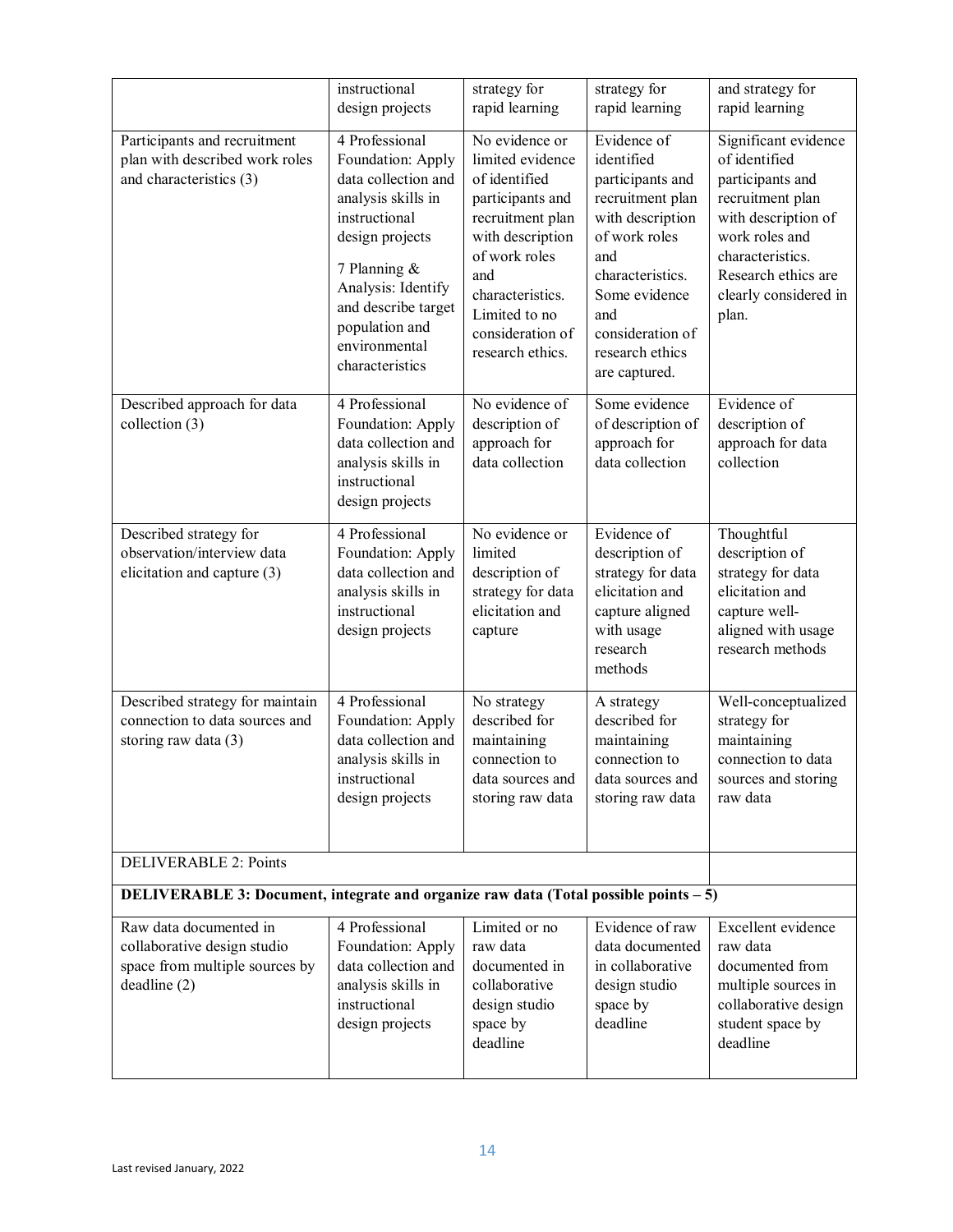| 4 Professional<br>Raw data integrated and<br>organized represented in post-it<br>Foundation: Apply<br>form $(3)$<br>data collection and<br>analysis skills in<br>instructional<br>design projects<br><b>DELIVERABLE 3: Points</b><br>DELIVERABLE 4: Synthesis and sorting of work activity notes (Total possible points - 10) |                                                                                                                      | Limited or no<br>raw data<br>integrated and<br>organized from<br>multiple sources<br>in post-it form     | Evidence of raw<br>data integrated<br>and organized<br>from multiple<br>sources in post-<br>it form | Excellent evidence<br>of raw data<br>integrated and<br>organized from<br>multiple sources in<br>post-it form                                     |
|-------------------------------------------------------------------------------------------------------------------------------------------------------------------------------------------------------------------------------------------------------------------------------------------------------------------------------|----------------------------------------------------------------------------------------------------------------------|----------------------------------------------------------------------------------------------------------|-----------------------------------------------------------------------------------------------------|--------------------------------------------------------------------------------------------------------------------------------------------------|
| Synthesize work activity notes<br>by transforming raw data notes<br>into work activity notes (5)                                                                                                                                                                                                                              | 4 Professional<br>Foundation: Apply<br>data collection and<br>analysis skills in<br>instructional<br>design projects | No synthesis of<br>work activity<br>notes evident                                                        | Synthesis of<br>work activity<br>notes evident                                                      | Thorough synthesis<br>of work activities<br>notes evident and<br>transformed raw<br>data into concise,<br>modular and<br>elemental<br>statements |
| Sorting work activity notes<br>tagged with a source into<br>categories (5)                                                                                                                                                                                                                                                    | 4 Professional<br>Foundation: Apply<br>data collection and<br>analysis skills in<br>instructional<br>design projects | No sorting of<br>work activity<br>notes evident                                                          | Sorting of work<br>activity notes<br>evident into<br>logical<br>categories                          | Thorough sorting of<br>work activity notes<br>evident into logical<br>categories                                                                 |
| <b>DELIVERABLE 4: Points</b>                                                                                                                                                                                                                                                                                                  |                                                                                                                      |                                                                                                          |                                                                                                     |                                                                                                                                                  |
| DELIVERABLE 5: Work Activity Affinity Diagram (WAAD) (Total possible points - 20)                                                                                                                                                                                                                                             |                                                                                                                      |                                                                                                          |                                                                                                     |                                                                                                                                                  |
| Construction of the Work<br>Activity Affinity Diagram(s)<br>(10)                                                                                                                                                                                                                                                              | 7 Planning &<br>Analysis: Identify<br>and describe target<br>population and<br>environmental<br>characteristics      | No evidence or<br>limited<br>construction of<br><b>WAAD</b>                                              | Adequate<br>evidence of<br>construction of<br><b>WAAD</b>                                           | Thorough evidence<br>of construction of<br><b>WAAD</b>                                                                                           |
| Generation of insights for user<br>needs through sensemaking and<br>logical grouping of notes with<br>emergent themes (10)                                                                                                                                                                                                    | 8 Planning &<br>Analysis: Select &<br>use analysis<br>techniques for<br>determining<br>instructional<br>content      | No or limited<br>evidence of<br>insights into<br>user needs with<br>superordinate<br>themes<br>generated | Some evidence<br>of insights into<br>user needs with<br>superordinate<br>themes<br>generated        | Outstanding<br>evidence of multiple<br>insights into user<br>needs with several<br>logical<br>superordinate<br>themes generated                  |
| <b>DELIVERABLE 5: Points</b>                                                                                                                                                                                                                                                                                                  |                                                                                                                      |                                                                                                          |                                                                                                     |                                                                                                                                                  |
| <b>DELIVERABLE 6: Usage Research Models (Total possible points – 20)</b>                                                                                                                                                                                                                                                      |                                                                                                                      |                                                                                                          |                                                                                                     |                                                                                                                                                  |
| Generate two usage research<br>models $(10)$                                                                                                                                                                                                                                                                                  | 8 Planning &<br>Analysis: Select &<br>use analysis<br>techniques for<br>determining                                  | No evidence or<br>little evidence of<br>modeling<br>implemented                                          | Evidence of two<br>usage research<br>models<br>connected to<br>usage research<br>data               | Excellent evidence<br>of two usage<br>research models<br>well-grounded in<br>usage research data                                                 |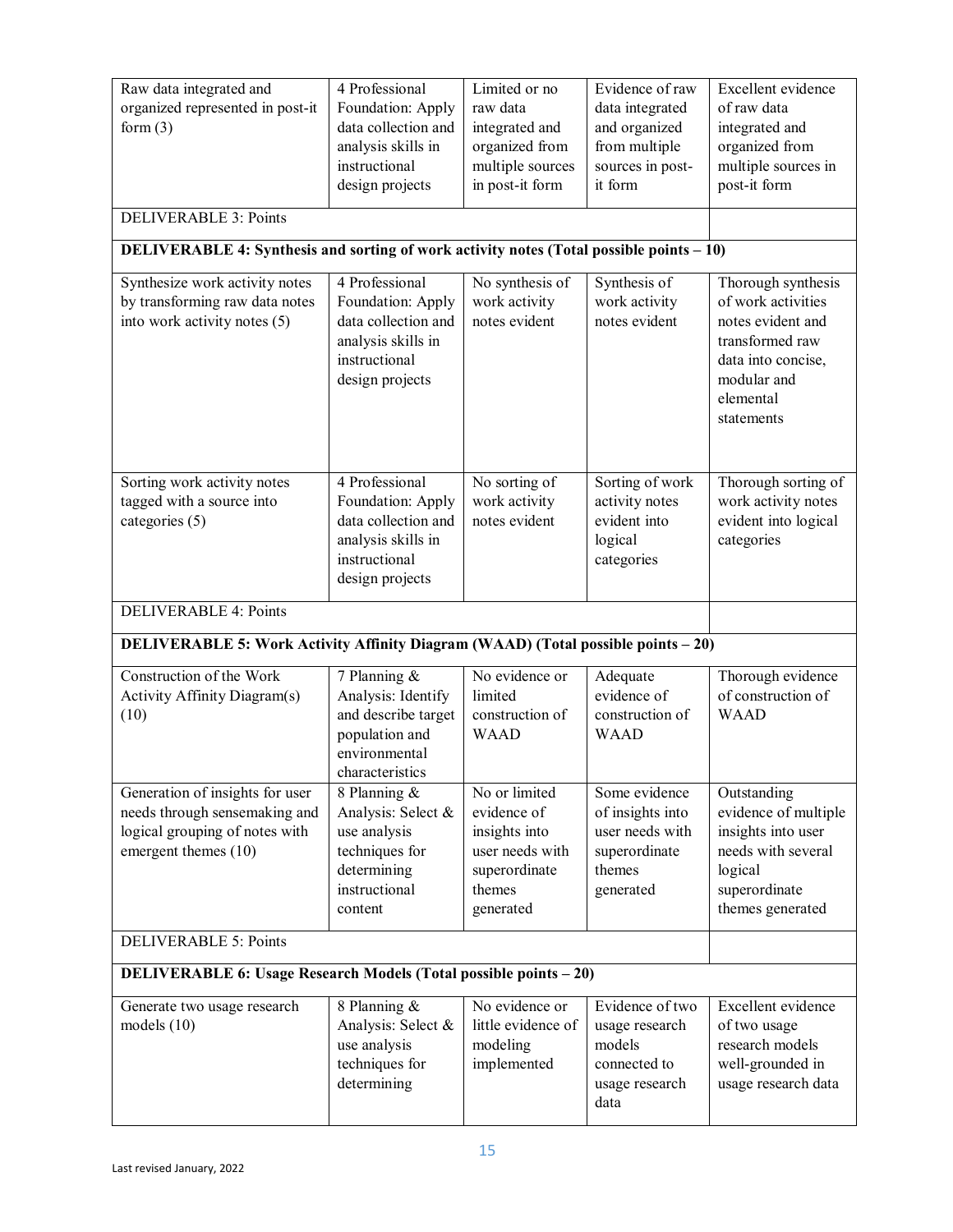|                                                                                                                                               | instructional<br>content                                                                                        |                                                                                                                                                                                              |                                                                                                                                                                     |                                                                                                                                                                           |
|-----------------------------------------------------------------------------------------------------------------------------------------------|-----------------------------------------------------------------------------------------------------------------|----------------------------------------------------------------------------------------------------------------------------------------------------------------------------------------------|---------------------------------------------------------------------------------------------------------------------------------------------------------------------|---------------------------------------------------------------------------------------------------------------------------------------------------------------------------|
| Reconceptualize and reframe<br>relationships and flow among<br>information, people and<br>artifacts through modeling (10)                     | 8 Planning &<br>Analysis: Select &<br>use analysis<br>techniques for<br>determining<br>instructional<br>content | No evidence or<br>little evidence of<br>reconceptualizat<br>ion or reframing<br>of relationships,<br>flow or structure<br>of information<br>and artifacts in<br>analysis of work<br>practice | Evidence of<br>reconceptualizati<br>on or reframing<br>of relationships,<br>flow or structure<br>of information<br>and artifacts in<br>analysis of work<br>practice | Excellent<br>reconceptualization<br>or reframing of<br>relationships, flow<br>or structure of<br>information and<br>artifacts in thorough<br>analysis of work<br>practice |
| <b>DELIVERABLE 6 Points:</b>                                                                                                                  |                                                                                                                 |                                                                                                                                                                                              |                                                                                                                                                                     |                                                                                                                                                                           |
| <b>DELIVERABLE 7: User Stories and Requirements (15 points)</b>                                                                               |                                                                                                                 |                                                                                                                                                                                              |                                                                                                                                                                     |                                                                                                                                                                           |
| Generate written user stories as<br>design goals or requirements<br>(15)                                                                      | 8 Planning &<br>Analysis: Select &<br>use analysis<br>techniques for<br>determining<br>instructional<br>content | No evidence or<br>little evidence of<br>written user<br>stories as design<br>goals or<br>requirements                                                                                        | Evidence of<br>written user<br>stories as design<br>goals or<br>requirements<br>connected to<br>usage research<br>data analysis                                     | Excellent evidence<br>of insightful written<br>user stories as<br>design goals or<br>requirements<br>grounded in usage<br>research analysis<br>and in the user's<br>voice |
| <b>DELIVERABLE 7 Points:</b><br><b>DELIVERABLE 8: Usage Research Process and User Stories/Requirements Presentation (10 points)</b>           |                                                                                                                 |                                                                                                                                                                                              |                                                                                                                                                                     |                                                                                                                                                                           |
|                                                                                                                                               |                                                                                                                 |                                                                                                                                                                                              |                                                                                                                                                                     |                                                                                                                                                                           |
| Narrated, informative<br>presentation providing an<br>overview of usage research<br>process and resulting user<br>stories/requirements $(10)$ | 1 Professional<br>Foundations:<br>Communicate<br>effectively in<br>written and oral<br>form                     | Presentation<br>does not adhere<br>to established<br>timeframe,<br>and/or does not<br>state clearly<br>usage research<br>process and user<br>stories/requirem<br>ents                        | Presentation<br>mostly adheres<br>to established<br>timeframe, ands<br>states usage<br>research process<br>and user<br>stories/requirem<br>ents                     | Informative<br>presentation<br>adhering to<br>established<br>timeframe; well-<br>articulates usage<br>research process and<br>user<br>stories/requirements                |
| <b>DELIVERABLE 8 Points:</b>                                                                                                                  |                                                                                                                 |                                                                                                                                                                                              |                                                                                                                                                                     |                                                                                                                                                                           |
| Total Points Across Parts 1-8 (Total Evidence of Usage Research and User<br>Stories/Requirements Project) 80% of grade                        |                                                                                                                 |                                                                                                                                                                                              |                                                                                                                                                                     |                                                                                                                                                                           |